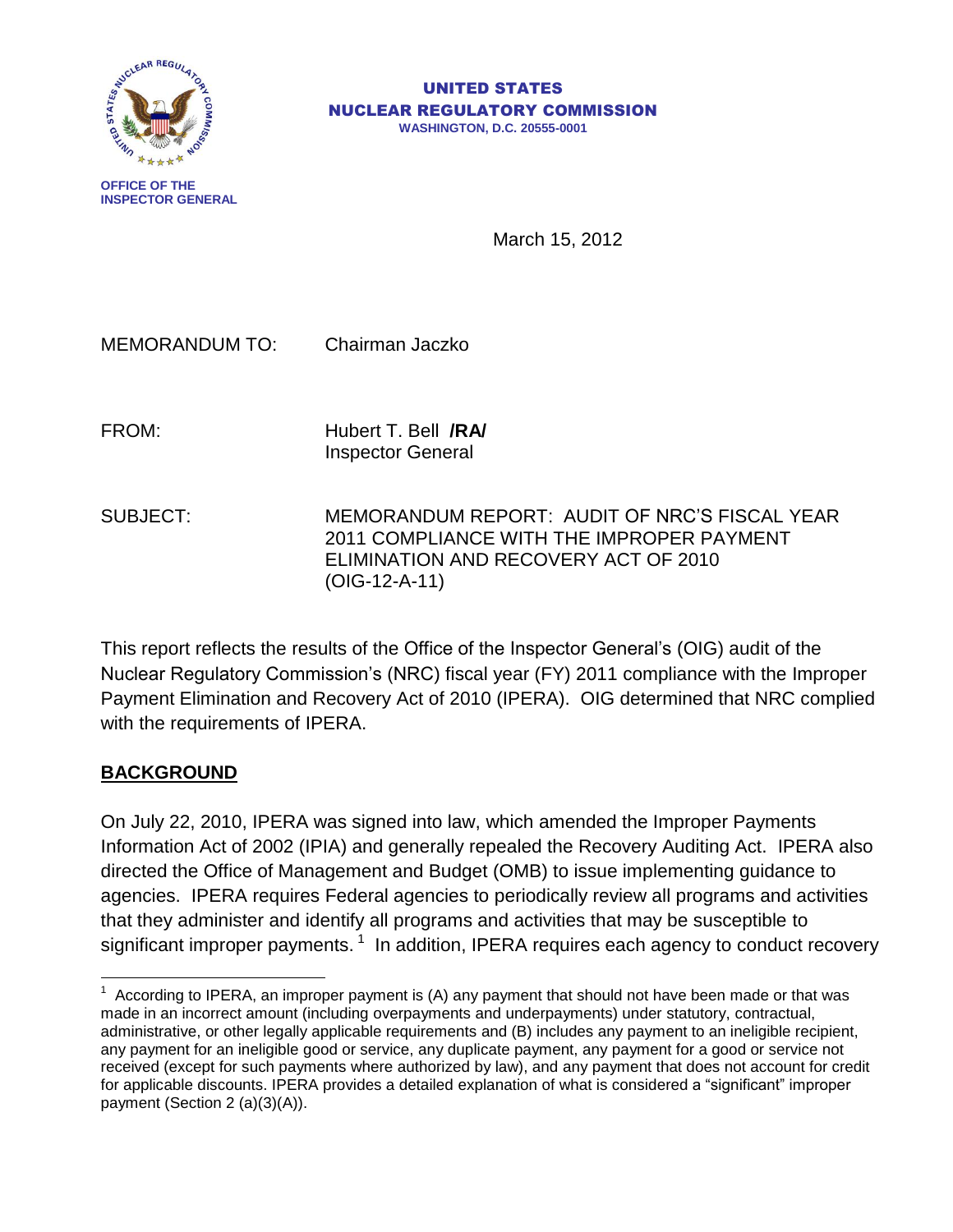audits<sup>2</sup> with respect to each program and activity of the agency that expends \$1,000,000 or more annually, if conducting such audits would be cost-effective. On April 14, 2011, OMB issued Memorandum M-11-16, *Issuance of Revised Parts I and II to Appendix C of OMB Circular A-123,* as implementing guidance for the requirements of IPERA.

OMB guidance also specifies that each agency's Inspector General should review agency improper payment reporting in the agency's annual Performance and Accountability Report (PAR) or Annual Financial Report (AFR), and accompanying materials, to determine whether the agency complied with IPIA, as amended by IPERA. $^3$ 

According to OMB guidance, compliance with IPIA, as amended by IPERA, means that the agency has:

- Published a PAR or AFR for the most recent FY and posted that report and any accompanying materials required by OMB on the agency Web site.
- Conducted a program specific risk assessment for each program or activity that conforms with Section 3321 of Title 31, U.S. Code (if required).
- Published improper payment estimates for all programs and activities identified as susceptible to significant improper payments under its risk assessment (if required).
- Published programmatic corrective action plans in the PAR or AFR (if required).
- Published, and has met, annual reduction targets for each program assessed to be at risk and measured for improper payments.
- Reported a gross improper payment rate of less than 10 percent for each program and activity for which an improper payment estimate was obtained and published in the PAR or AFR.
- Reported information on its efforts to recapture improper payments.

# **OBJECTIVE**

The audit objective was to assess NRC's compliance with IPERA and report any material weaknesses in internal control.

# **RESULTS**

 $\overline{a}$ 

Based on our review of NRC's FY 2011 PAR and other documentation provided by the agency, OIG has determined that the agency is in compliance with the requirements of IPERA.

 $2$  Recovery audits are also referred to as "payment recapture audits."

 $3$  Even though IPERA amends IPIA, the authorizing legislation is still named IPIA.